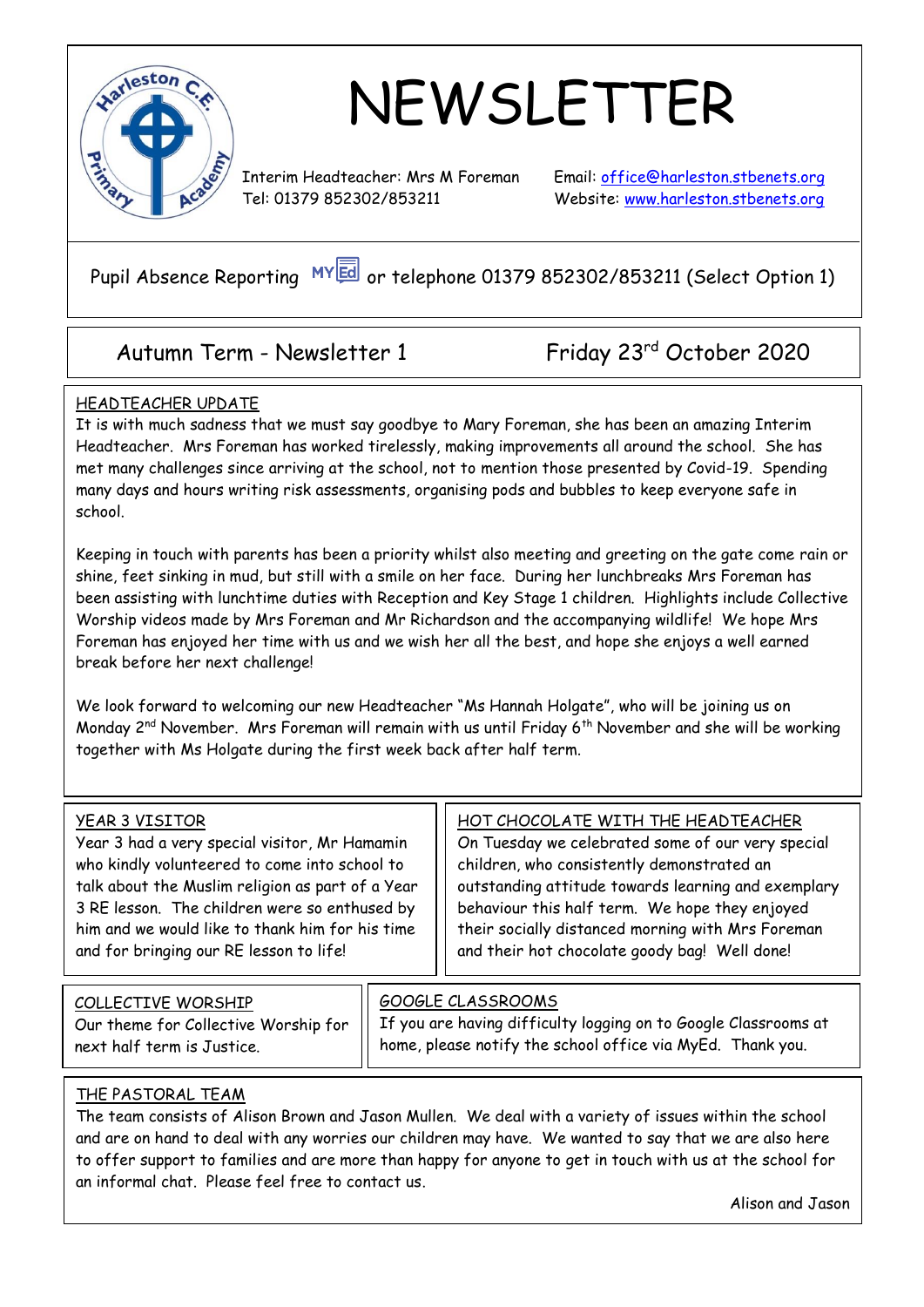#### NURSERY ADMISSION

If your child was born between 01/09/2016 and 31/08/2017 they are eligible to join Harleston Primary Academy Nursery. The Nursery provides 3 hour sessions of teacher led Nursery provision 5 days a week, term time only. Children born between 01/09/16 and 31/12/17 would be eligible for a Nursery place in January 2021, and children born between 01/01/18 and 31/03/18 would be eligible for the April 2021 intake. Please contact the school office for a registration form or for further details.

#### FORTHCOMING DIARY DATES

| $2nd$ Nov            | BACK TO SCHOOL                   |
|----------------------|----------------------------------|
|                      | Chance to Shine Cricket (Year 3) |
| $10^{th}$ Nov        | Hockey with Harleston Magpies    |
|                      | (Year 3)                         |
| 11 <sup>th</sup> Nov | Hockey with Harleston Magpies    |
|                      | (Year 4)                         |
| 13 <sup>th</sup> Nov | Children In Need                 |
| 17 <sup>th</sup> Nov | Hockey with Harleston Magpies    |
|                      | (Year 5)                         |
| 18 <sup>th</sup> Nov | Hockey with Harleston Magpies    |
|                      | (Year 6)                         |
|                      |                                  |

#### CHILDREN IN NEED

Please remember Children In Need will be on Friday 13<sup>th</sup> November. The theme for nonschool uniform this year will be "Yellow Bear Wear". Collections buckets will be located on all entrance gates in the morning for donations.



#### HEADLICE

Please can we politely remind parent/carers to regularly check their children's hair for headlice and that treatment is given when necessary.

#### THE READING TREE CHALLENGE

Letters were sent home on Wednesday regarding the half term Reading Tree Challenge. Please check your children's bag for the letter.

When we return to school after half term we will be celebrating national "Non-Fiction November".

The theme for the first week will be 'The Planet We Share' and all classes will be enjoying lots of fun activities planned around this theme.

#### POPPY APPEAL

Items will be on sale on behalf of the British Legion, from Tuesday 3rd November.



Suggested donations for items range from 50p to £1.50.

Thank you!

#### FRIENDS OF HARLESTON

Friends of Harleston Primary Academy would like to say thank you to all who donated money for non-school uniform day this week.

Friends are currently conducting their meetings via Zoom and are looking at creative ways to raise funds for the school. If you would be interested in joining the Friends of Harleston Primary Academy or assisting them with their fund raising events, please contact the school office via MyEd to register your interest.

#### SCHOOL COUNCIL

The new School Council recently held their first meeting. The focus for the meeting was regarding which charities the school should support this year. It was decided that each council member will select a charity which to become the focus of a fund raising day for the whole school.

I am looking forward to our next meeting where all School Council members will be putting forward their suggestions and ideas for their chosen charity.

Mr Mullen, Chair of School Council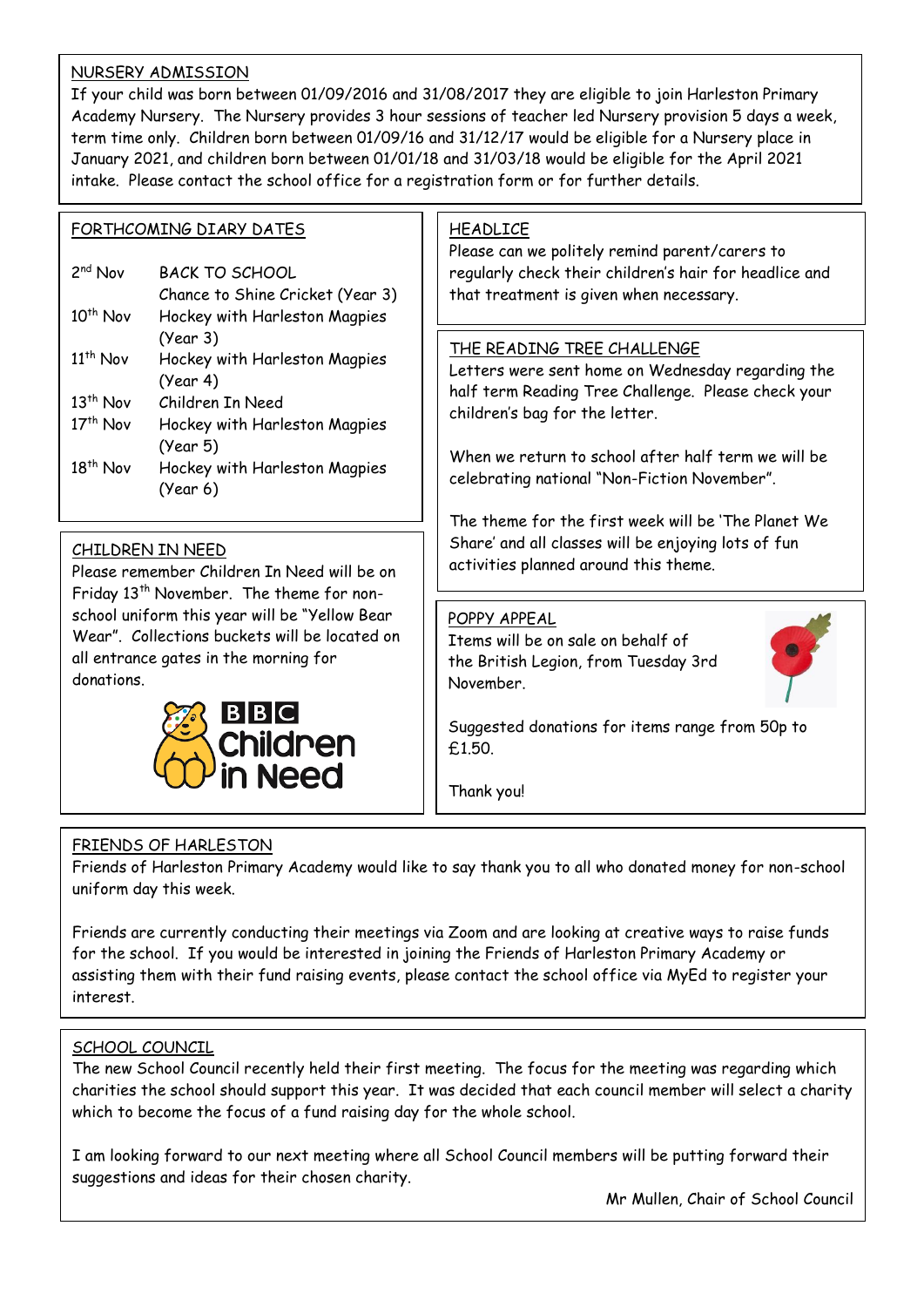# News From finder

#### **Norwich Castle - In the Museum**

#### **Half-term Activity Sheets, 23 - 31 October,**

Grab a Get Curious bag at the museum entrance - for ages 3-6, make finger puppets and take them on a journey of discovery. For ages 7-11, create your own zine using the museum collections to inspire you

#### **Alfred Cohen: New Horizons, until 14 March 2021**

A new temporary display marking the centenary of the birth of artist Alfred Cohen (1920-2001) with a selection of works on loan from the Alfred Cohen Art Foundation and featuring the magnificent **Evening Sky – Wells (1991)** from Norwich Castle's collection. The exhibition also includes a new work to enter the collection, **Sloping Farm Building (1965)** which has been generously donated by the Foundation.

#### **New Permanent Display: Blaschka, A Glassy Sea: Where Art Meets Science**

During the 19th and early 20th centuries, Leopold and his son Rudolf Blaschka created crystal creatures that are at the crossroads between science and art. It's likely that their models were created by holding glass over a single flame, but no-one can be certain of this because the Blashkas' techniques were a closely guarded secret, which died with them. Today, Blaschka models are very rare and despite only having 20 individual models, Norwich Castle has one of the most important Blaschka collections in the UK. The new display can be found just outside the Natural History Galleries.

#### **Norwich Castle - Online**

#### **October Half-term: In the Picture… Out of the Dark, from 22 October.**

Explore artist, Marc Chagall's fascinating world of colour and fantastical creatures in his painting 'L'Artiste dans son Atelier'. Find out what people of all ages feel about the painting in our YouTube video and see what the painting conjures up for you. You can share your thoughts with us too by sending us video or audio files. Continue an exploration of darkness, light and creating other worlds with our downloadable activity sheets (find them on [Facebook](https://www.norfolk.gov.uk/sitecore%20modules/Web/EXM/RedirectUrlPage.aspx?ec_eq=u3fyNukQvC2kXduD93xOLJT32C9eURdaImXmEy6BaziMhMvKsCC2ZgReIDk0bFYxVuCiXSqZVIdQ4aBDXil6yfR3RCgBLGxsAsBLGKC6YtFDnG2sCr%2bEL4LFS%2bdGJTzo5cjd%2bDONnUJOKGBQtSFX4BaT60VEBRZAoZrvrgWfBXsKUNYnEP%2fkflHGyKpTKjkqjzo1w8Ej%2fAyaz3KfPNgBtnAodRg%2foomtNW3q4nmuDp8QvuM6a5Yb5wJntRThl3FUrFQW7%2fHz8F97YIUItzrV6sjCnfr6y6nmVBchrAmGD3hbFWr1iJhwVniPCqzBDtR2vlQarJvH3C2IUDrqKS9poaCxQb8JYrpf2BIijRmkldY%3d) or our [website\)](https://www.norfolk.gov.uk/sitecore%20modules/Web/EXM/RedirectUrlPage.aspx?ec_eq=tMsHq8S5dTrGIM9FXu9yqTl9vGHmRcpcSdi1RB4lpXUhUB7fvV%2bGl4z34B%2byyaYncxAy5gOdl89j3lNz8jLUcy6%2bzn2TfEBx7Eic1IzU89zop4MqbF%2bu0TGuh%2fkucK6q0cGeDFZ1T7vx4KvP4n1n3XyPPgnWlE8J5GSuiN7yIdigxWrg4CNuDQIXfW3PwT2hAJj9rJaNEXpf8aC1rkFBhAZyfco3DToZ7HKTE1QkLpH58rj2p7Bku0KPTmqZTiU1jsC11QDC493E6%2fmZNYAyxevMENQq6szr1Q3ZW%2b2HIPg%2bsrBoM2P5VzKUfRbm7TJTEY3Rim6y913nTQEmV8lWiVmQZNG%2by5SKAAuugRqgeF%2foFXNUxDZkNGO%2bC0ZYtCTBUJ3uGuiZbrfI4AfmFIl5Hg%3d%3d), Shadow, Colour and Chagall.

#### **Castle Writers goes Digital, available now, with a new edition coming at the end of October 2020.**

After a summer break, Castle Writers workshop is back with a brand-new creative writing resource. This month author and tutor Amanda Addison provides creative writing prompts for you to try at home using birds in the Norwich Castle collections as inspiration. All resources are free to [download.](https://www.norfolk.gov.uk/sitecore%20modules/Web/EXM/RedirectUrlPage.aspx?ec_eq=%2f69SCH0EDo0oSyY%2bQ1PIR11ItY6NTd6EblckLlwfRUpXiGMTlmJ4xKHDtdRjZj%2fZjjCx9NXTmqB3N2%2bqE8megjk1cbY0Z6Vs41TgMRRhOfrCbEA7jcdP%2bPosSCjLNGQQlTadqEaqp6cDZxCNViUH%2boyZzH9DHAsL%2bLzLbIWkqj6AsKXkq0eGkP5XTbRHjHzXPweiY28C%2fUaUbI6zppiAsKiSEq1jGUvUYs0e6sCmA0dNy7GVBF9QrYW%2bXsKN%2fS8WgztB3hx9tDF%2fmnBNx6WkSqQChxaUWzucGJKNH3dgMLntQpYXouSJjjB%2b9T1vVZjP9r88Rs1M9%2f%2b20GVU9oiVIFT7eZT7gO4ijPf92FiwudkiUJILY%2fAWDA2ReBRNuTuazXTQ5q94yAgPXvFOXMmkY1vGMzATw4LJCdreHv0DnYg%3d)

#### **Gressenhall Farm and Workhouse - At the Museum**

#### **Awesome Autumn, Thursday 22 October - Sunday 1 November.**

Explore nature with our fascinating animal trails, crafty wild weaving and adventurous woodland games. Are you up for the challenge of our pumpkin obstacle course? Plus don't forget to keep your eyes peeled for the Gressenhall scarecrows! Booking essential